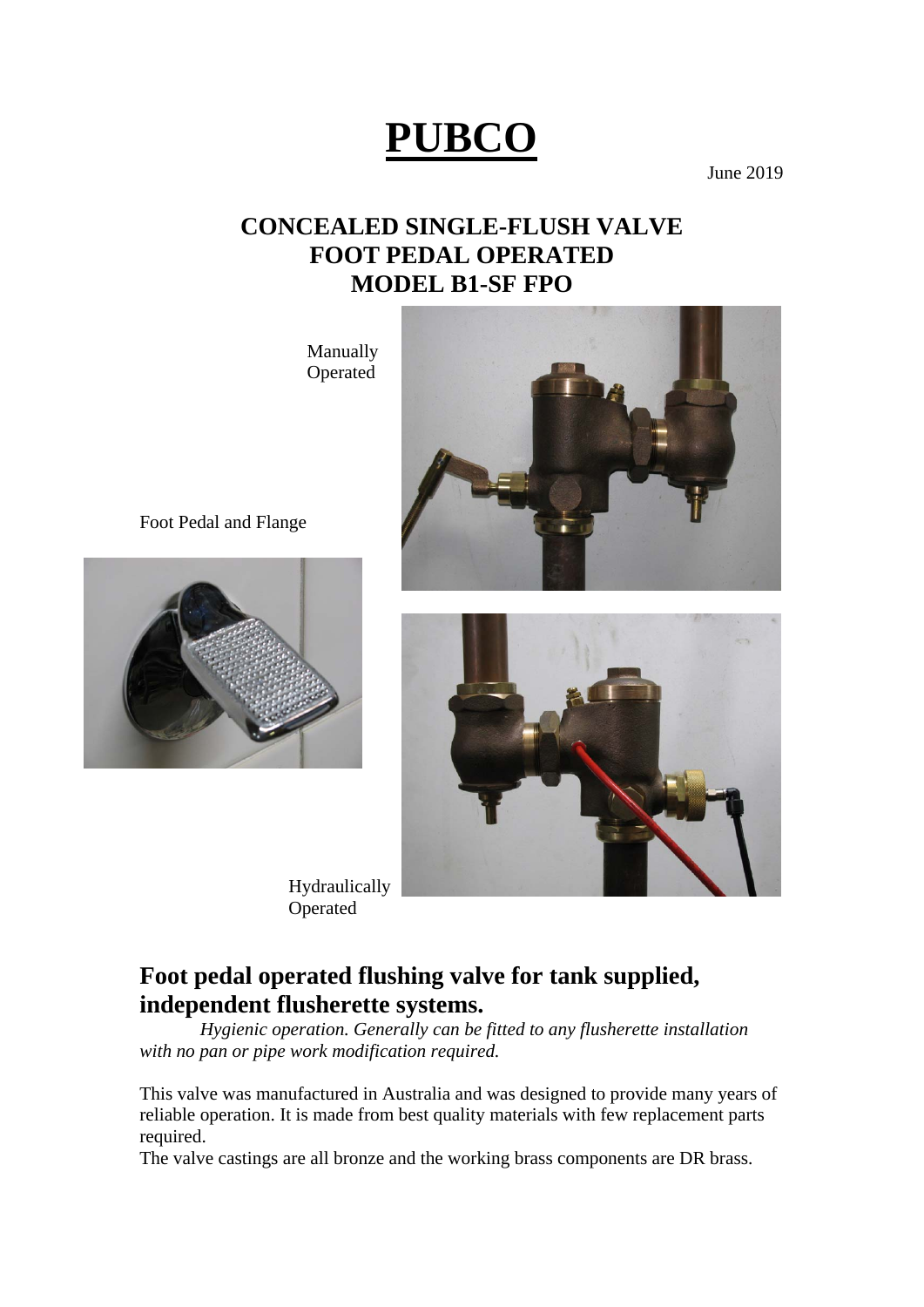#### Page2 **SPECIFICATIONS**

**PRESSURE** 30 to 300 kPa static pressure.

Pipe sizing must be adequate to provide a minimum flow pressure of 24 kPa.

#### **INLET AND OUTLET CONNECTIONS (40mm nom.)**

Inlet thread is  $1\frac{1}{2}$  inch BSP female and outlet is  $1\frac{1}{2}$  inch BSP male with compression rubber seal for sealing 1 ½ inch tubing. Adjustable coupling with the stop valve to give a centre distance of 127 mm +/- 10 mm is standard.

#### **SPARE PARTS AND COMPONENTS**

All parts are available for the valve including internal parts, linkages and adapters and the foot pedal mechanism parts.

The foot pedal mechanism has a very important overall length which is determined by the wall thickness. Normally the chrome plated

front flange and button only needs to be replaced.



PUBCO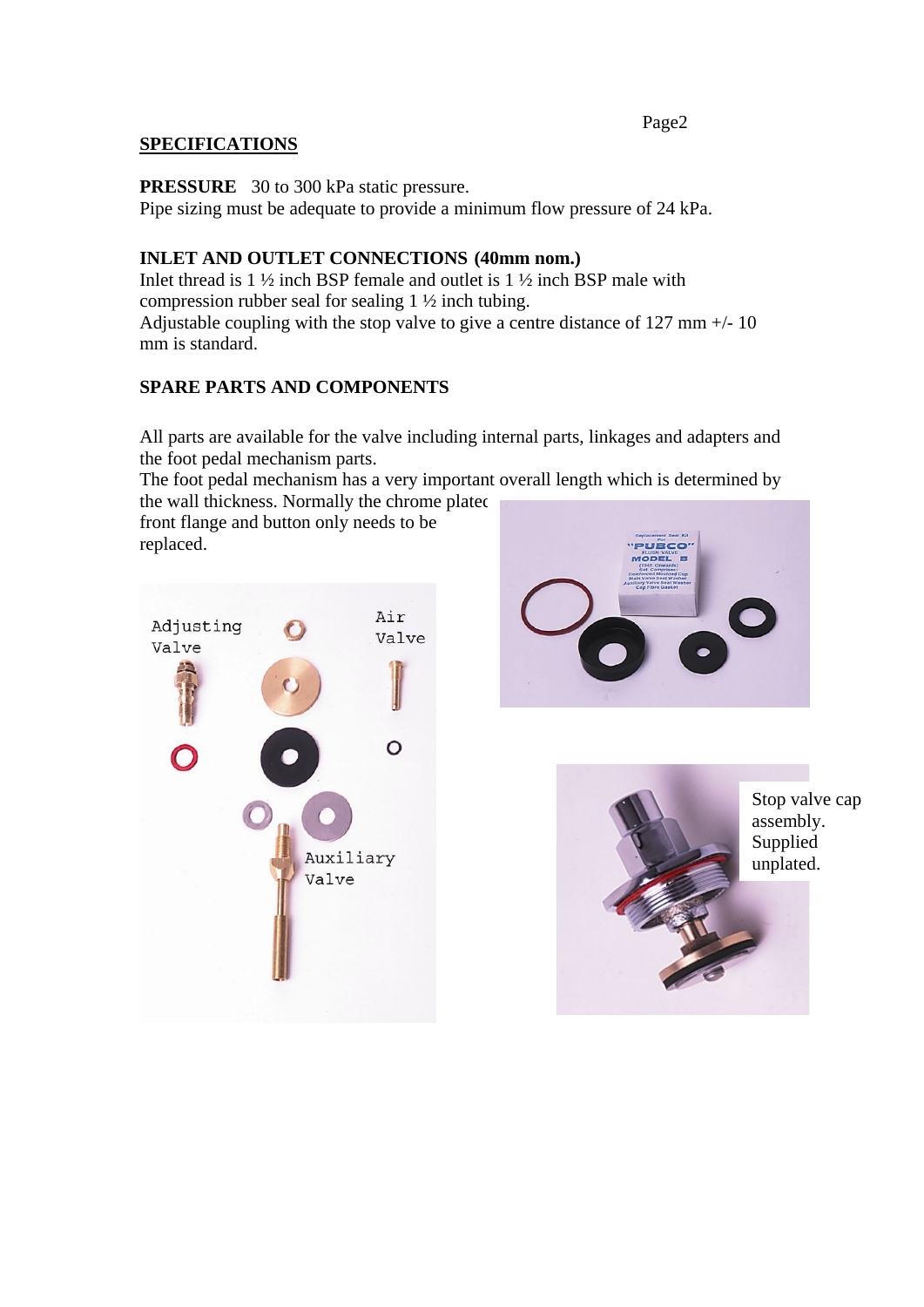**Page 3** 





#### **VALVE ONLY LESS STOP VALVE**

Valve only can be purchased as a spare part for existing installations. They can only be fitted to a Pubco stop valve and coupling type must be confirmed.

#### **VOLUME**

Volume is adjustable on the flush valves but was factory set at the specified volume.

The pipe work must have a  $1\frac{1}{2}$  inch(40 mm nom.) feed line to the valve and the reticulation pipe work must be of sufficient size to provide a minimum flow rate of 1.3 litres per second, allowing for simultaneous use.

The Pubco foot pedal valve can be volume adjusted between 4 and 9 litres.

| 5.5 litre | 1 star WELS rating |
|-----------|--------------------|
| 4.0 litre | 3 star WELS rating |